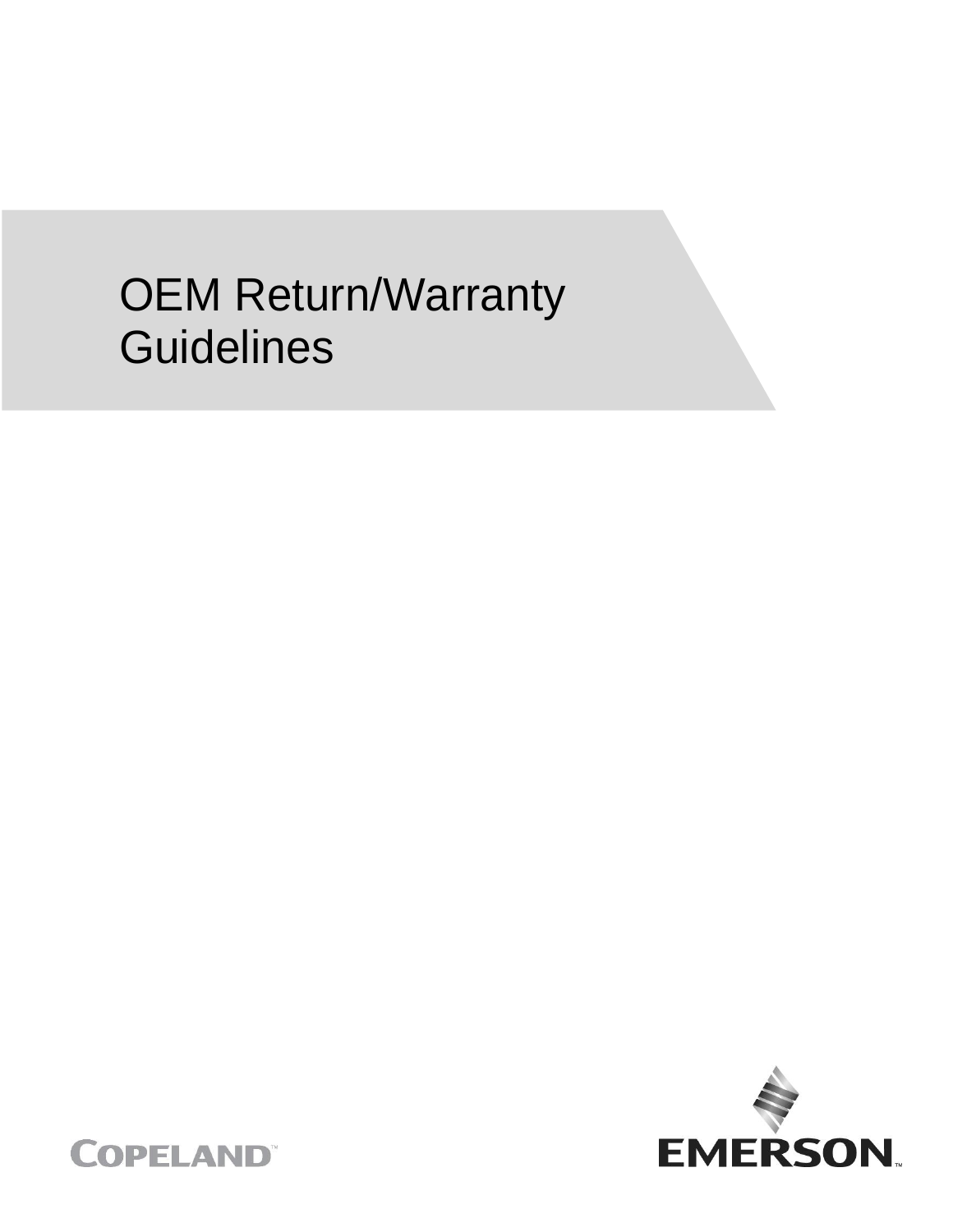| <b>SUBJECT:</b> | Copeland™ Brand Products U.S. Domestic Return / Warranty Guidelines |
|-----------------|---------------------------------------------------------------------|
| FROM:           | Emerson Climate Technologies, Inc.                                  |
| TO:             | <b>All Original Equipment Manufacturers</b>                         |
| DATE:           | 7/5/2017                                                            |

Attached is the current policy and procedure manual for OEM field returns, line returns, and other programs associated with the Emerson Climate Technologies, Inc. warranty. It includes detailed information to assist with return and warranty questions.

Should you have further questions please contact your Emerson Climate Technologies Sales Manager, Application Engineer, or Customer Service Representative.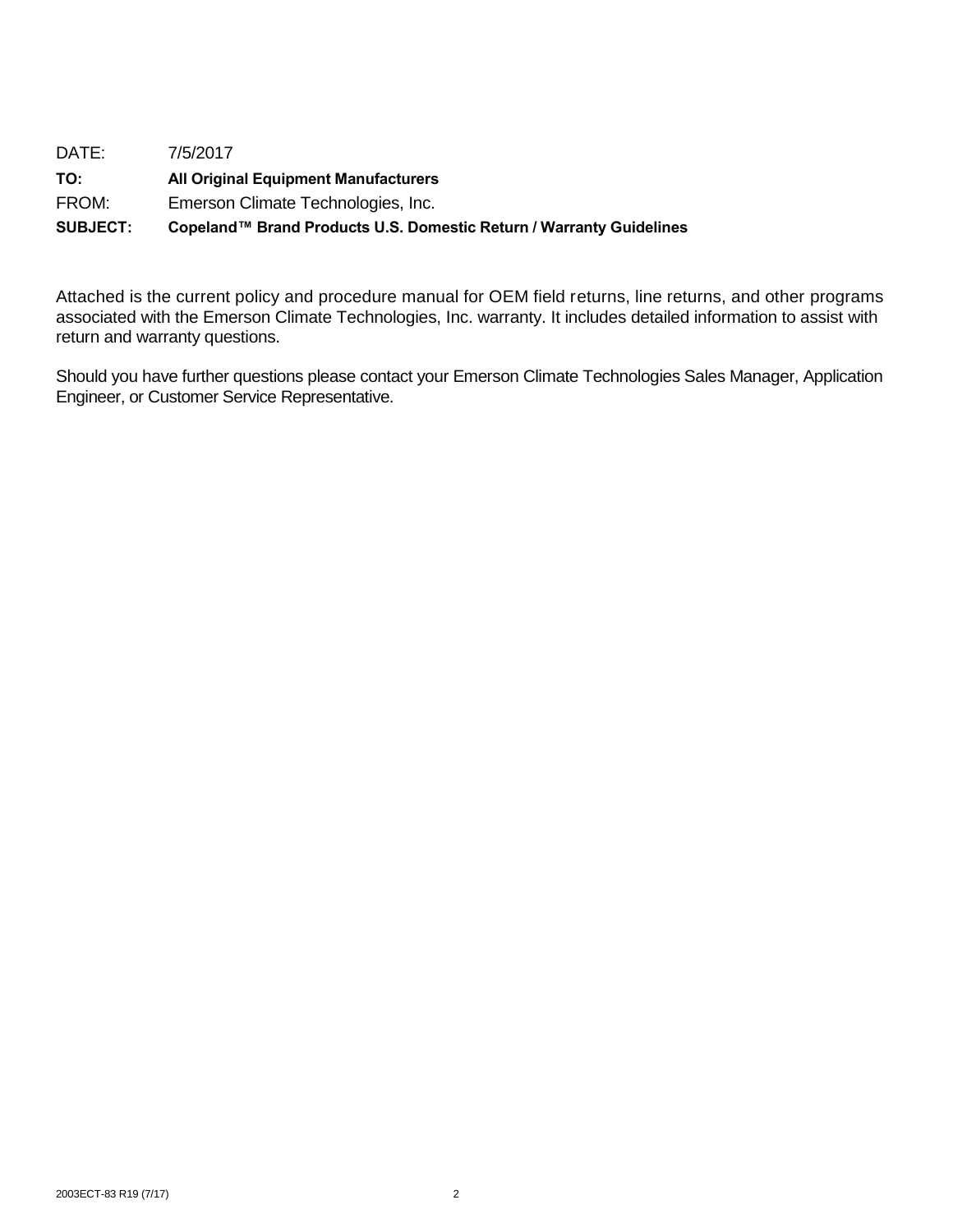### **Index**

#### PAGE:

- 4. Emerson Climate Technologies, Inc. Limited Warranty
- 5. Warranty Time Limits and Credit Determination
- 6. Field Returns
- 7. OEM Production Line Returns
- 8. Sample Returns
- 9. Buy Back New / Shipped-in-Error
- 10. Special Inspection
- 11. Buy-Back As Is
- 12. Shipping Procedures for Returns
- 14. Electronic Modules (Table A)
- 16. Parts Requiring Return for Credit (Table B)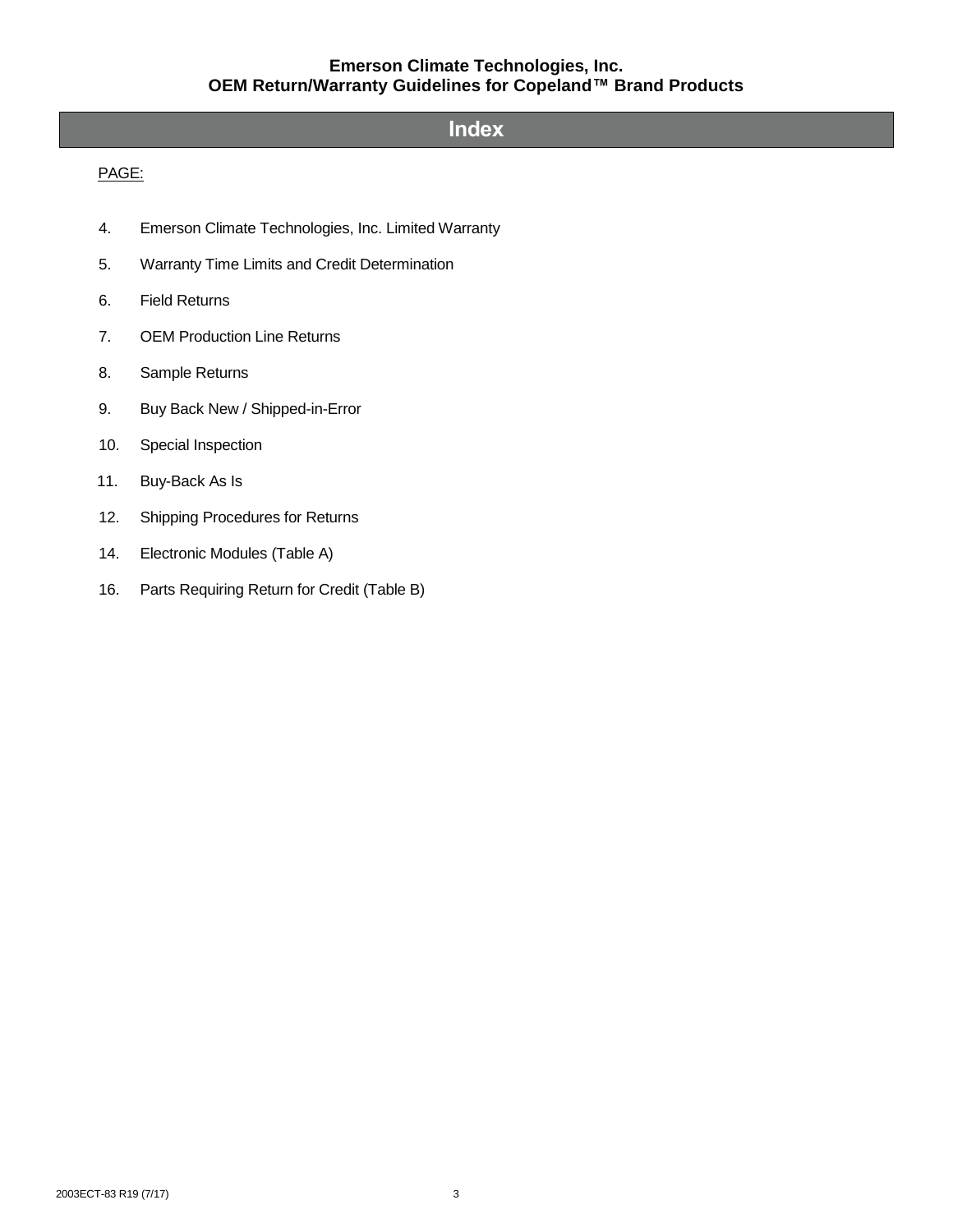# **Limited Warranty**

**LIMITED WARRANTY.** Subject to the limitations of Sole Warranty, Limitation of Remedy and Limitation of Liability, Seller warrants, to its direct purchasers and to no others, that the Goods manufactured by Seller will be free from defects in material and workmanship under normal use and regular service and maintenance, and that the Software will execute the programming instructions provided by Seller. This warranty only applies when such defect appears in Seller Goods within twelve (12) months from the date such Goods are placed in service and which are returned to and received by Seller, within twenty (20) months from the date of manufacture by Seller.

This warranty does not extend to any losses or damages due to misuse, accident, abuse, neglect, normal wear and tear, negligence (other than Seller's), unauthorized modification or alteration, use beyond rated capacity, unsuitable power sources or environmental conditions, improper installation, repair, handling, maintenance or application or any other cause not the fault of Seller. To the extent that Buyer or its agents has supplied specifications, information, representation of operating conditions or other data to Seller in the selection or design of the Goods and the preparation of Seller's quotation, and in the event that actual operating conditions or other conditions differ from those represented by Buyer, any warranties or other provisions contained herein which are affected by such conditions shall be null and void.

If within thirty (30) days after Buyer's discovery of any warranty defects within the warranty period, Buyer notifies Seller thereof in writing, Seller shall, at its option and as Buyer's exclusive remedy, repair, correct or replace F.O.B. point of manufacture, or issue credit or refund the purchase price for, that portion of the Goods found by Seller to be defective. Failure by Buyer to give such written notice within the applicable time period shall be deemed an absolute and unconditional waiver of Buyer's claim for such defects.

Buyer assumes all other responsibility for any loss, damage, or injury to persons or property arising out of, connected with, or resulting from the use of Goods, either alone or in combination with other products/components.

Goods repaired or replaced pursuant to this warranty shall be warranted for the unexpired portion of the warranty applying to the original Goods.

Products purchased by Seller from a third party for resale to Buyer shall carry only the warranty extended by the original manufacturer.

**SOLE WARRANTY.** THE WARRANTIES IDENTIFIED HEREIN CONSTITUTE SELLER'S SOLE AND EXCLUSIVE WARRANTIES WITH RESPECT TO THE GOODS AND ARE IN LIEU OF AND EXCLUDE ALL OTHER WARRANTIES, EXPRESS OR IMPLIED, ARISING BY OPERATION OF LAW OR OTHERWISE, INCLUDING WITHOUT LIMITATION, MERCHANTABILITY AND FITNESS FOR A PARTICULAR PURPOSE WHETHER OR NOT THE PURPOSE OR USE HAS BEEN DISCLOSED TO SELLER IN SPECIFICATIONS, DRAWINGS OR OTHERWISE, AND WHETHER OR NOT SELLER'S GOODS ARE SPECIFICALLY DESIGNED AND/OR MANUFACTURED BY SELLER FOR BUYER'S USE OR PURPOSE.

**LIMITATION OF REMEDY.** THE SOLE AND EXCLUSIVE REMEDY FOR BREACH OF ANY WARRANTY HEREUNDER (OTHER THAN THE WARRANTY PROVIDED HEREIN) SHALL BE LIMITED TO REPAIR, REPLACEMENT, CREDIT OR REFUND OF THE PURCHASE PRICE IDENTIFIED UNDER LIMITED WARRANTY SECTION.

**LIMITATION OF LIABILITY.** SELLER SHALL NOT BE LIABLE FOR DAMAGES CAUSED BY DELAY IN PERFORMANCE AND THE REMEDIES OF BUYER SET FORTH IN THIS AGREEMENT ARE EXCLUSIVE. IN NO EVENT, REGARDLESS OF THE FORM OF THE CLAIM OR CAUSE OF ACTION (WHETHER BASED IN CONTRACT, INFRINGEMENT, NEGLIGENCE, STRICT LIABILITY, OTHER TORT OR OTHERWISE) SHALL SELLER'S LIABILITY TO BUYER AND/OR ITS CUSTOMERS EXCEED THE PRICE PAID BY BUYER FOR THE SPECIFIC GOODS OR PORTION OF THE GOODS PROVIDED BY SELLER GIVING RISE TO THE CLAIM OR CAUSE OF ACTION, AND BUYER SHALL INDEMNIFY AND HOLD HARMLESS SELLER FOR ANY DAMAGES INCURRED BY SELLER IN EXCESS THEREOF. BUYER AGREES THAT IN NO EVENT SHALL SELLER'S LIABILITY TO BUYER AND/ OR ITS CUSTOMERS EXTEND TO INCLUDE INCIDENTAL, CONSEQUENTIAL, OR PUNITIVE DAMAGES.

The term "consequential damages" shall include, but not be limited to, loss of anticipated profits, business interruption, loss of use, revenue, reputation and data, costs incurred, including without limitation, for capital, fuel, power and loss or damage to capital or equipment. Buyer agrees that all instructions and warnings supplied by Seller will be passed on to those persons who use the Goods. Seller's Goods are to be used in their recommended applications and all warning labels adhered to the Goods by Seller are to be left intact.

It is expressly understood that any technical advice furnished by Seller before or after delivery in regard to the use or application of the Goods is furnished without charge, and Seller assumes no obligation or liability for the advice given or results obtained, all advice being given and accepted at Buyer's sole risk.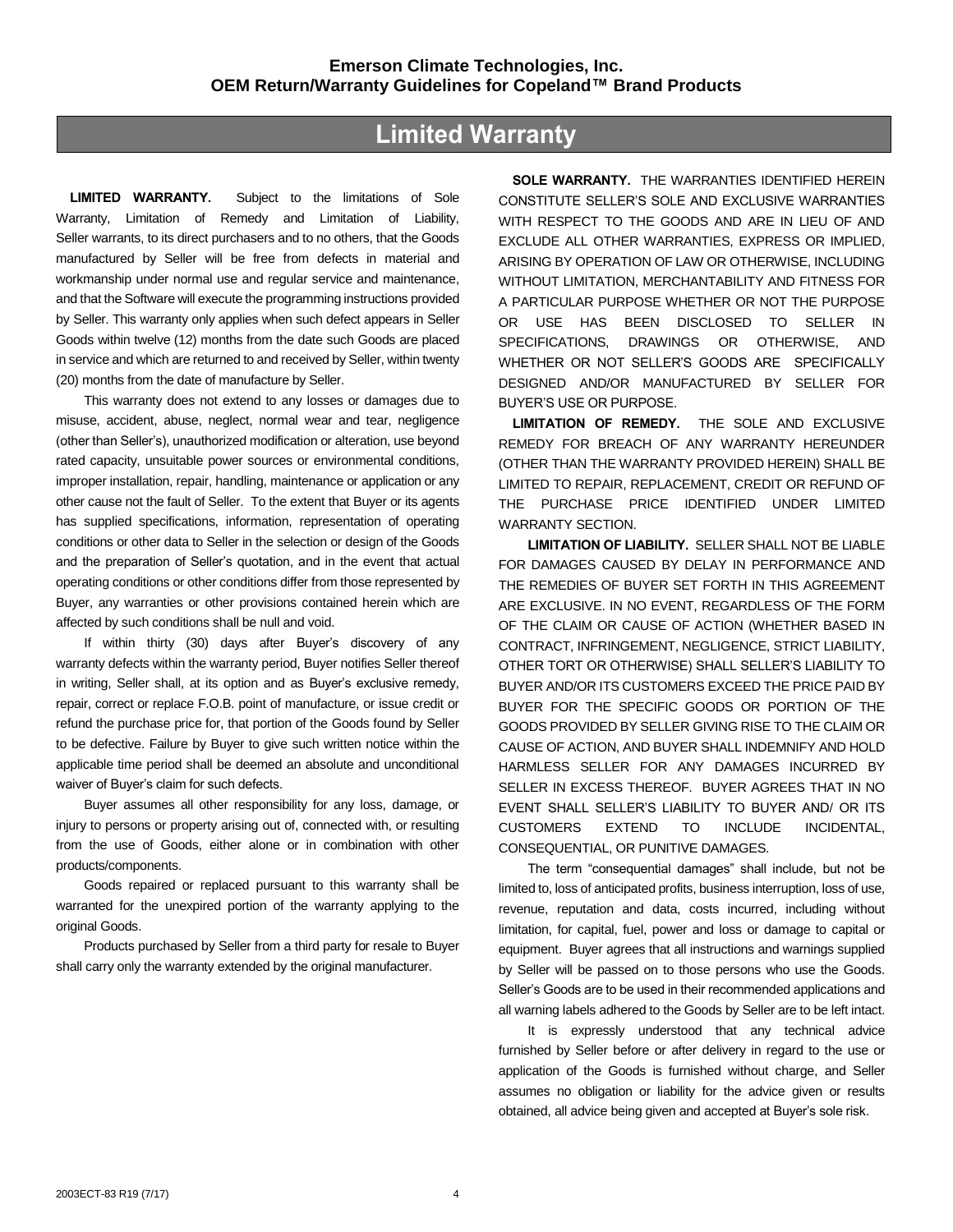# **Warranty Time Limits and Credit Determination**

Warranty Period: Copeland™ brand products are warranted for a period of **1 YEAR**. Compressors/parts/electronic modules (specified in Table A) sold to OEM's with a maximum 12 months of service **and** returned to and received by Emerson Climate Technologies, Inc. within 20 months from the date of manufacture will be honored under warranty. A full copy of the Emerson Climate Technologies, Inc. limited warranty appears on page 4 of this document.

> Copeland brand products repaired or replaced pursuant to the Emerson Climate Technologies, Inc. existing warranty return policy are warranted for the unexpired portion of the warranty applying to the original product.

Serial Number The serial number stamped or printed on the nameplate consists of nine characters.

- Examples: Compressor serial number: **16A** \* \* \* \* \* \* Electronic module serial number: **\* \* 16A \* \* \* \***
- Date Code: For compressors, the first two characters of the serial number when moving from left to right indicate the year of manufacture and the next, or third, character designates the month of manufacture. For electronic modules, the third and fourth characters of the serial number when moving from left to right indicate the year of manufacture and the next, or fifth, character designates the month of manufacture. The table below shows the corresponding letter for the months of the year. For the example above (16A), the manufacture date would be January 2016.

| Letter | <b>Month</b> | Letter | <b>Month</b> | Letter | <b>Month</b> |
|--------|--------------|--------|--------------|--------|--------------|
|        | January      |        | May          |        | September    |
|        | February     |        | June         |        | October      |
|        | March        |        | July         |        | November     |
|        | April        |        | August       |        | December     |

Our policy is to provide a replacement for all products that have been used in field service. The following may also apply:

- Semi-Hermetic compressors **In-Warranty** Unless otherwise agreed to by Emerson Climate Technologies, Inc., credit will be issued at the service price, provided that a service replacement has been purchased within 12 months at the service price. If a service replacement has not been purchased, one will be provided at no charge to handle the in-warranty claims.
- Semi-Hermetic compressors **Out-of-Warranty** The service salvage allowance will be credited at the service price, provided that a service replacement has been purchased within 12 months. If a service replacement has not been purchased, credit will be issued at the **Buy Back As-Is** price. No credit will be issued if the model is not on the "Buy Back As-Is Model List" of this document.
- Parts/Electronic modules (Table A) Credit will be issued at the current price, for in-warranty parts only.
- Hermetic compressors Unless otherwise agreed to by Emerson Climate Technologies, Inc., in-warranty credit will be issued at the OEM's service price if a service compressor model and serial number are provided. If no replacement information is provided credit value at production price will be issued.
- **● Hermetic compressors - Only compressors in the Emerson Climate Technologies, Inc. warranty period are required for inspection and credit. Compressors outside the warranty period may be returned to an Emerson Climate Technologies, Inc. plant for disposal, but no freight credit will be given, and a \$75 disposal fee will be charged for this service. Compressors returned for special inspection programs (See "Special Inspection" section) arranged with Emerson Climate Technologies, Inc. are not subject to this disposal fee.**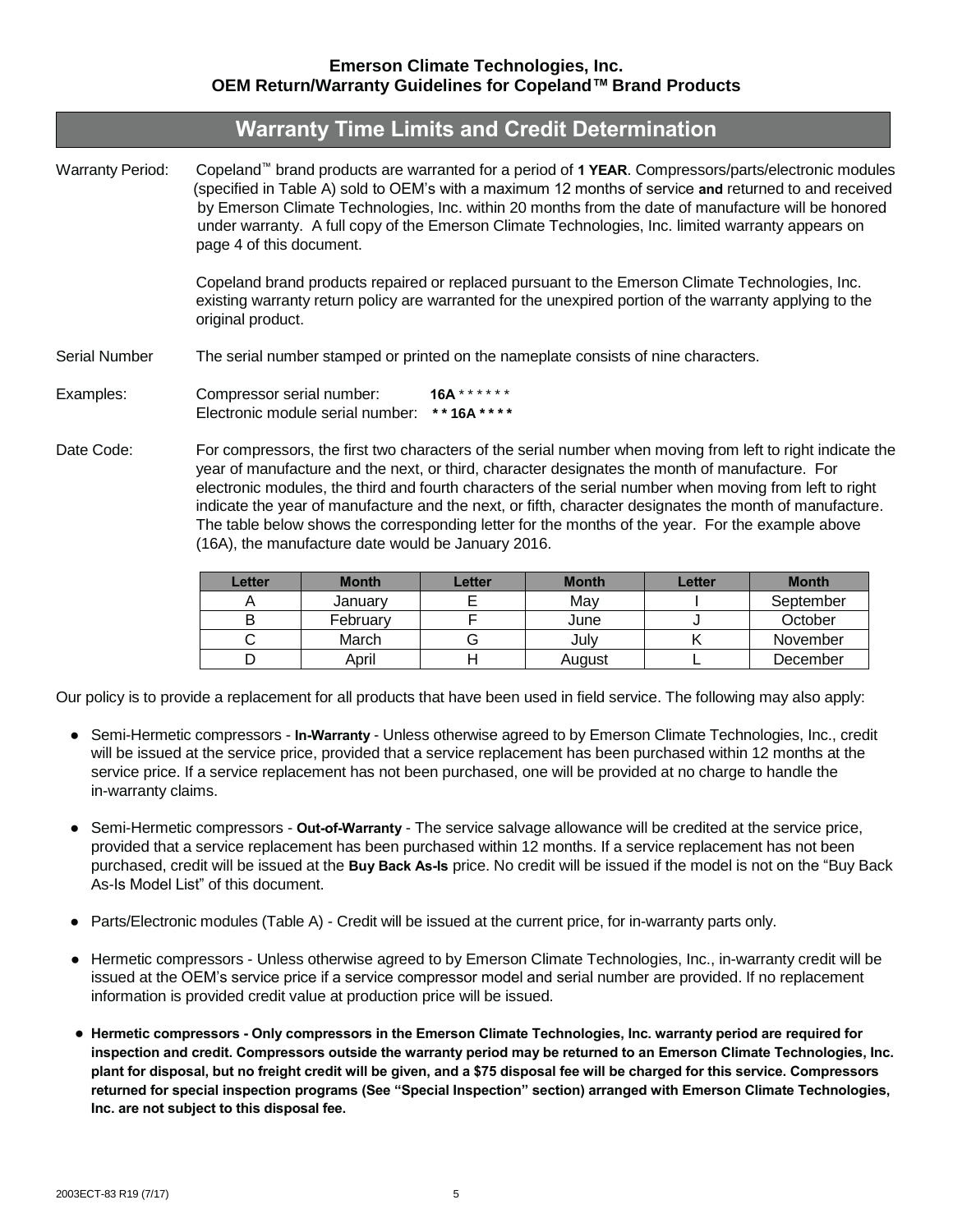### **Field Returns**

Description: Inoperative products from field installed equipment.

Authorization: **Compressors/Parts/Electronic modules:** No advance approval required. Credit will only be issued for compressors/parts/electronic modules that fall within the Emerson Climate Technologies, Inc. warranty time limits. For a list of electronic modules and the return requirements, see Table A. For a list of parts requiring a return for credit to be issued, see Table B.

**Units: Do not return units**. Only inoperable compressors and components should be returned.

#### **Paperwork**

Your paperwork (Return Goods or Return Material form/Debit Memo) must list the following:

- Copeland™ brand products part/model number and serial number for each returned and replacing item
- Install and fail date of the returned product (mm/dd/yyyy)
- Quantity returned
- Type of return Field Return

| <b>Warranty Claim Tag</b> | <b>Model</b> |
|---------------------------|--------------|
| Not Required              |              |
| Required *                | All except Z |

\*Attach white copy of completed claim tag to paperwork – Hard copy should be attached to compressor.

Warranty Tag: 052-1957-01 Order by calling or faxing order to: Emerson Climate Technologies - Customer Service Phone: (937) 498-3805 Fax: (937) 498-3813 Tags will be shipped prepaid and at no charge.

#### **Shipping**

**Field Returns** should be shipped to the plant listed in the table below unless otherwise agreed upon with Emerson Climate Technologies, Inc. The return location is based on the first character of model (Example **Z**P31K5E-PFV-130 = Sidney, OH). Field returns of accessory parts should be sent to Copeland Corporation LLC, Rushville, IN. **For electronic modules, use Table A for instructions and return requirements.**

| <b>First Character</b><br><b>Of Model</b>                       | <b>Field Returns Plant</b> | <b>Field Returns</b><br><b>Plant Address</b>                                                                                                                                             |
|-----------------------------------------------------------------|----------------------------|------------------------------------------------------------------------------------------------------------------------------------------------------------------------------------------|
| Z, C, R, A, P, V,<br>M (except MX, MU),<br>all other            | Sidney, OH                 | Emerson Climate Technologies, Inc., Warranty Lab,<br>1675 W. Campbell Road,<br>Sidney, OH 45365                                                                                          |
| 2, 4, 6, 8, 9, E, K,<br>L, G, T, MX, MU,<br>all accessory parts | Rushville, IN              | Copeland Corporation LLC, Plant 54-14,<br>616 Conrad Harcourt Way,<br>Rushville, IN 46173.<br>Freight company must call 48 hours in advance for appointment.<br>Rushville (765) 932-1902 |

Emerson Authorized Full-Line™ and Emerson Authorized Copeland™ Brand Product Wholesalers will process warranty claims for OEM equipment when the item is within the Emerson Climate Technologies, Inc. warranty, based on the warranty guidelines included in this document, and providing they supply the replacement.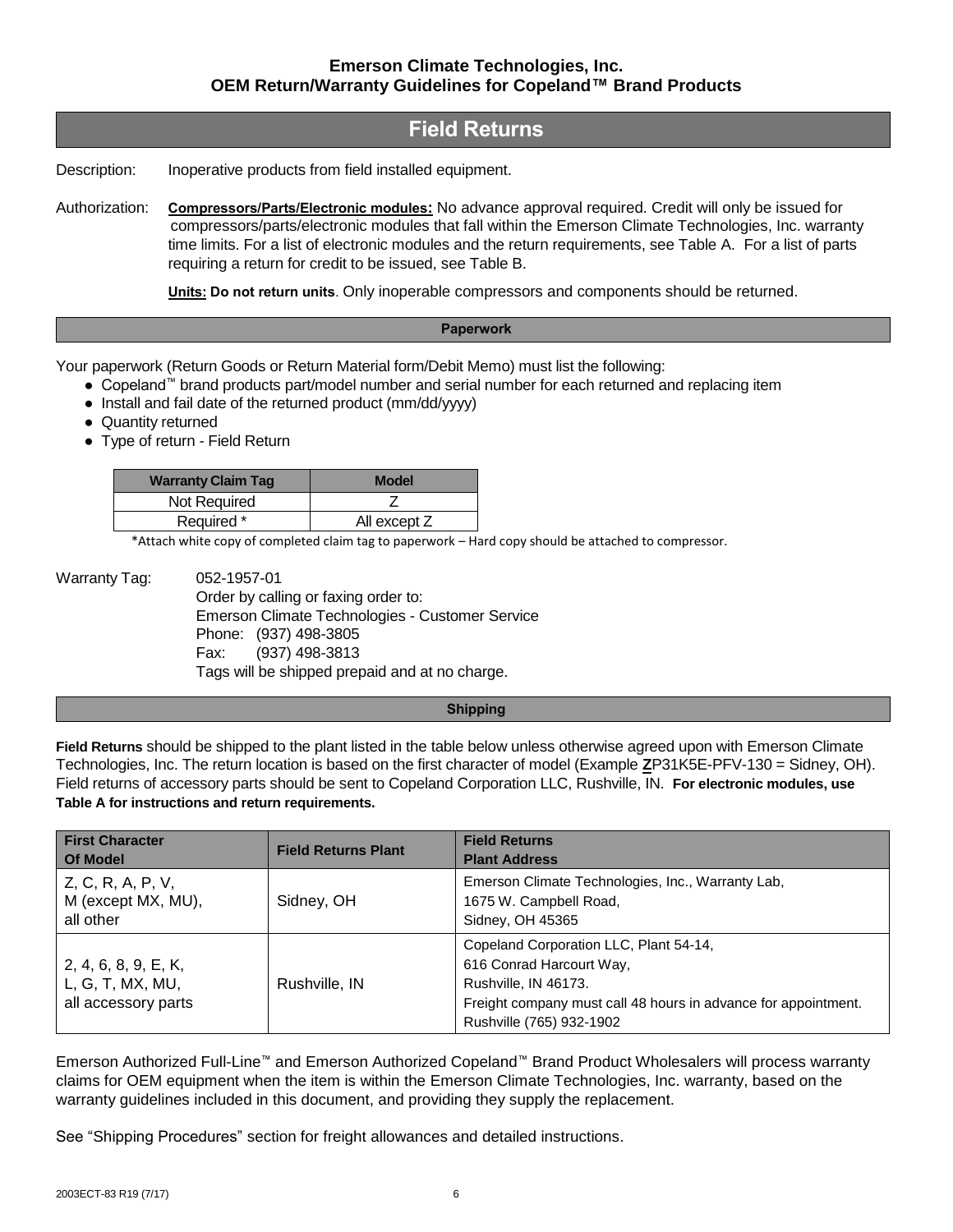## **OEM Production Line Returns**

Description: Product rejected at OEM manufacturing facility.

Authorization: No advanced approval required. Credit for Emerson Climate Technologies, Inc. responsible non-conforming product will be based on the product's sale price with a freight allowance. For a list of electronic modules and the return requirements, see Table A. For a list of parts requiring a return for credit to be issued, see Table B.

#### **Paperwork**

Your paperwork (Return Goods or Return Materials form/Debit Memo) must list the following:

- Copeland™ brand products part/model number Serial number for each item
- 
- Quantity returned example a set of the Type of return Line Return
- 

Each Line Return should have the hard copy of the completed Line Return Tag/Sticker attached.

Line Return Tag: 052-2067-00 Order by calling or faxing order to: Emerson Climate Technologies – Customer Service Phone: (937) 498-3805 Fax: (937) 498-3813 Tags will be shipped prepaid and at no charge.

**Shipping**

**Line Return** compressors should be returned to the plant listed in the table below unless otherwise agreed upon with Emerson Climate Technologies, Inc. The return location is based on the customer location and the last character of the serial number (Example: 16A12345**L** = Lebanon, 16A12345**D** = Sidney). Line returns of accessory parts should be sent to Copeland Corporation LLC, Rushville, IN. **For electronic modules, use Table A for instructions and return requirements.**

| <b>OEM</b>      | <b>Last Character Of</b>            | <b>Line Returns</b> | <b>Line Returns</b>                                                                                                                                                                       |
|-----------------|-------------------------------------|---------------------|-------------------------------------------------------------------------------------------------------------------------------------------------------------------------------------------|
| <b>Location</b> | <b>Serial Number</b>                | <b>Plant</b>        | <b>Plant Address</b>                                                                                                                                                                      |
| US              | C, D, E, T, U, Z,<br>B, H or Number | Sidney, OH          | Emerson Climate Technologies, Inc., Warranty Lab,<br>1675 W. Campbell Road,<br>Sidney, OH 45365                                                                                           |
|                 | R                                   | Rushville, IN       | Copeland Corporation LLC, Plant 54-14,<br>616 Conrad Harcourt Way,<br>Rushville, IN 46173.<br>Freight company must call 48 hours in advance for appointment.<br>Rushville: (765) 932-1902 |
|                 | м                                   | Mexico              | Emerson Climate Technologies c/o DHL Global Forwarding<br>6100 International Parkway Suite #300<br><b>Sharyland Business Park</b><br>McAllen, Texas 78503                                 |
|                 | щ                                   | Lebanon, MO         | Scroll Compressors LLC, Plant 09,<br>701 E. Highway 32,<br>Lebanon, MO 65536                                                                                                              |
|                 | N                                   | Natchitoches, LA    | Alliance Compressors LLC, Plant 41-31,<br>100 Industrial Drive,<br>Natchitoches, LA 71457                                                                                                 |
| Mexico          | All                                 | Mexico              | Copeland Scroll Compresores de Mexico, S.A. de C.V.<br>Avenida de los Cedros 3040<br>Parque Industrial Villa Florida<br>Reynosa, Tampaulipas CP 88730                                     |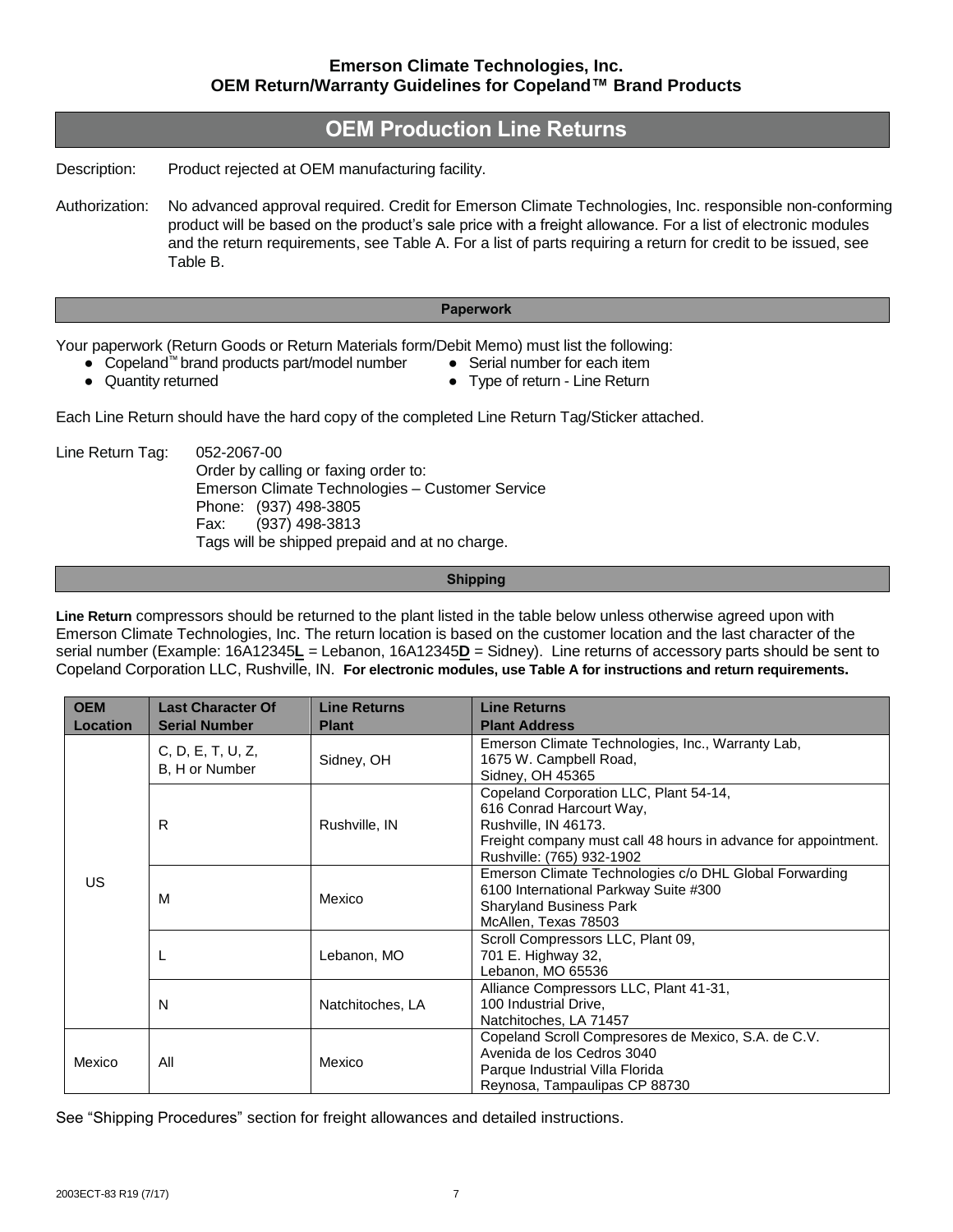|                | <b>Sample Returns</b>                                                                            |
|----------------|--------------------------------------------------------------------------------------------------|
| Description:   | Purchased by OEM and compressor facility for system development used at OEM.                     |
| Authorization: | Contact your sales representative to authorize returns.                                          |
| Credit:        | Credit will be issued per the field return warranty time limit and credit determination section. |

#### **Paperwork**

All Sample Returns should have the Sample Return Label, which was included in the original shipment, attached to the compressor.

| Sample Return Label: CC-675 |                                                  |
|-----------------------------|--------------------------------------------------|
|                             | Order by calling or faxing order to:             |
|                             | Emerson Climate Technologies - Customer Service  |
|                             | Phone: (937) 498-3805                            |
|                             | Fax: (937) 498-3813                              |
|                             | Labels will be shipped prepaid and at no charge. |

#### **Shipping**

| <b>Plant</b> | <b>Address</b>                     |
|--------------|------------------------------------|
|              | Emerson Climate Technologies, Inc. |
|              | Warranty Lab                       |
| Sidney, OH   | 1675 W Campbell Road               |
|              | Sidney, OH 45365                   |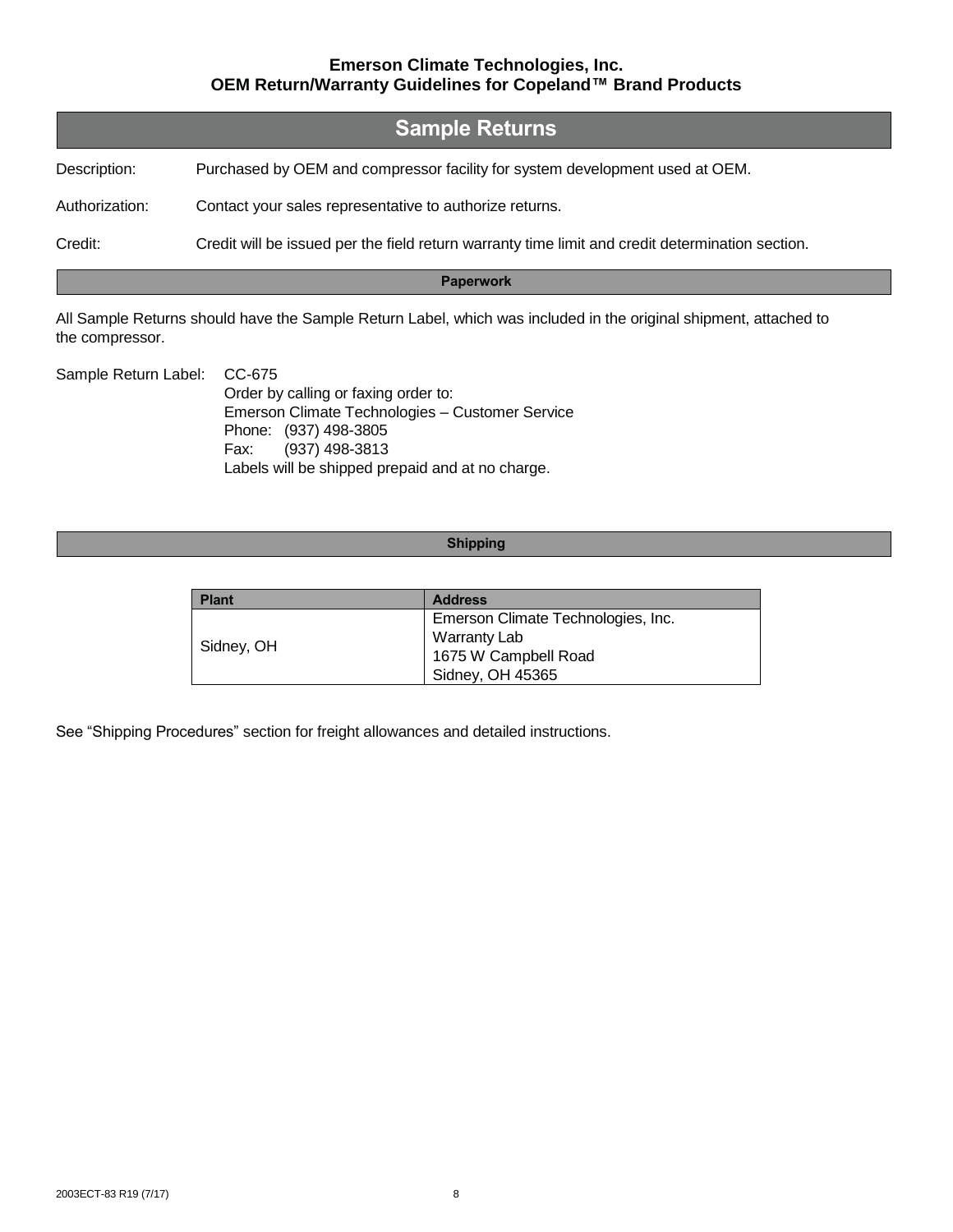# **Buy Back New / Shipped-in-Error**

Description: Product provided by Emerson Climate Technologies, Inc. was different than what was ordered.

Authorization: A **Return Material Authorization (RMA) from Emerson Climate Technologies, Inc.** is required. Credit will be issued at the invoiced purchase price. Contact your customer service representative for RMA request.

| <b>Scroll Compressors LLC</b>                              |               |                     |
|------------------------------------------------------------|---------------|---------------------|
| Sidney, OH - Copeland Scroll™ compressors                  | Phone:        | (937) 494-7751      |
|                                                            | Fax:          | (937) 498-3116      |
|                                                            |               |                     |
| <b>Copeland Corporation LLC</b>                            |               |                     |
| Sidney, OH - Condensing Units                              | Phone:        | (937) 493-2386      |
|                                                            | Fax:          | (800) 468-2198      |
|                                                            |               |                     |
| <b>Scroll Compressors LLC</b>                              |               |                     |
| Lebanon, MO                                                | Phone:        | (417) 588-8693      |
|                                                            | Fax:          | (417) 588-8724      |
|                                                            |               |                     |
| Copeland Scroll Compressors de Mexico, S. A. de C.V.       |               |                     |
| Mexico (Includes C and Scroll)                             | US Phone:     | (937) 494-7678      |
|                                                            | Mexico Phone: | 011-52-899-909-6042 |
|                                                            | Fax:          | (937) 719-4471      |
|                                                            |               |                     |
| <b>Alliance Compressors LLC</b>                            |               |                     |
| Natchitoches, LA                                           | Phone:        | (318) 356-4977      |
|                                                            | Fax:          | (318) 356-4555      |
|                                                            |               |                     |
| Emerson Climate Technologies, Inc. - Distribution Services |               |                     |
| Rushville, IN-                                             | Phone:        | (937) 498-3805      |
| Electronic modules (see Table A)                           | Fax:          | (937) 498-3813      |
| Parts Requiring Return (see Table B)                       |               |                     |

#### **Paperwork**

#### **The Return Material Authorization (RMA) from Emerson Climate Technologies, Inc. must accompany shipment.**

Your paperwork (Return Goods or Return Materials form/Debit Memo) must list the following:

- Copeland™ brand products part/model number
- Serial number for each item
- Quantity returned
- Type of return Buy Back New or Shipped-in-Error

#### **Shipping**

Ship freight collect per the "Shipping Procedures" section unless return authorization states differently. The Return Material Authorization (RMA) will give return address and instructions.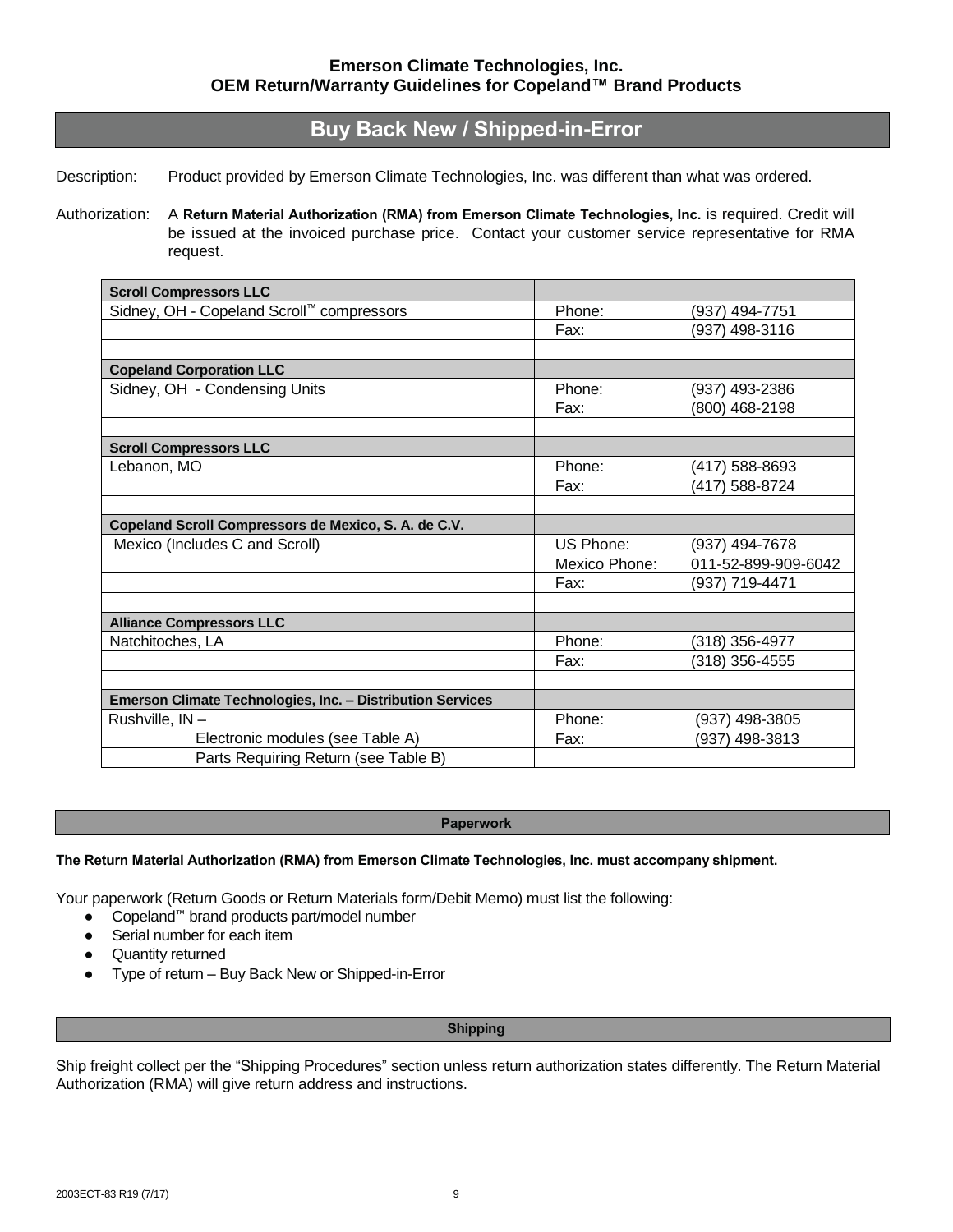|                | <b>Special Inspection</b>                                                                                                            |
|----------------|--------------------------------------------------------------------------------------------------------------------------------------|
| Description:   | A customer requested inspection to determine the cause of field returned compressors and/or electronic<br>modules listed in Table A. |
| Authorization: | Contact your Emerson Climate Technologies, Inc. Sales Manager or Application Engineering.<br>An inspection fee may apply.            |

#### **Paperwork**

Your paperwork (Return Goods or Return Material form/Debit Memo) must list the following:

- Copeland™ brand products part/model number
- Serial number for each item
- Quantity returned
- Type of return Special Inspection
- Unit/System model and serial number
- **Start Date**
- **Fail Date**
- Jobsite reference, job number, or job location

#### **Shipping**

Make sure that the **yellow or green Special Inspection Sticker provided by Emerson Climate Technologies, Inc.** is attached to the compressor and/or electronic module.

For semi-hermetic compressors, place the sticker on the head of the compressor.

For hermetic compressors, place the sticker on the top of the compressor.

For electronic modules, place the sticker on any free available space without covering any other labels or product identifiers.

#### **Do not place the sticker over the nameplate.**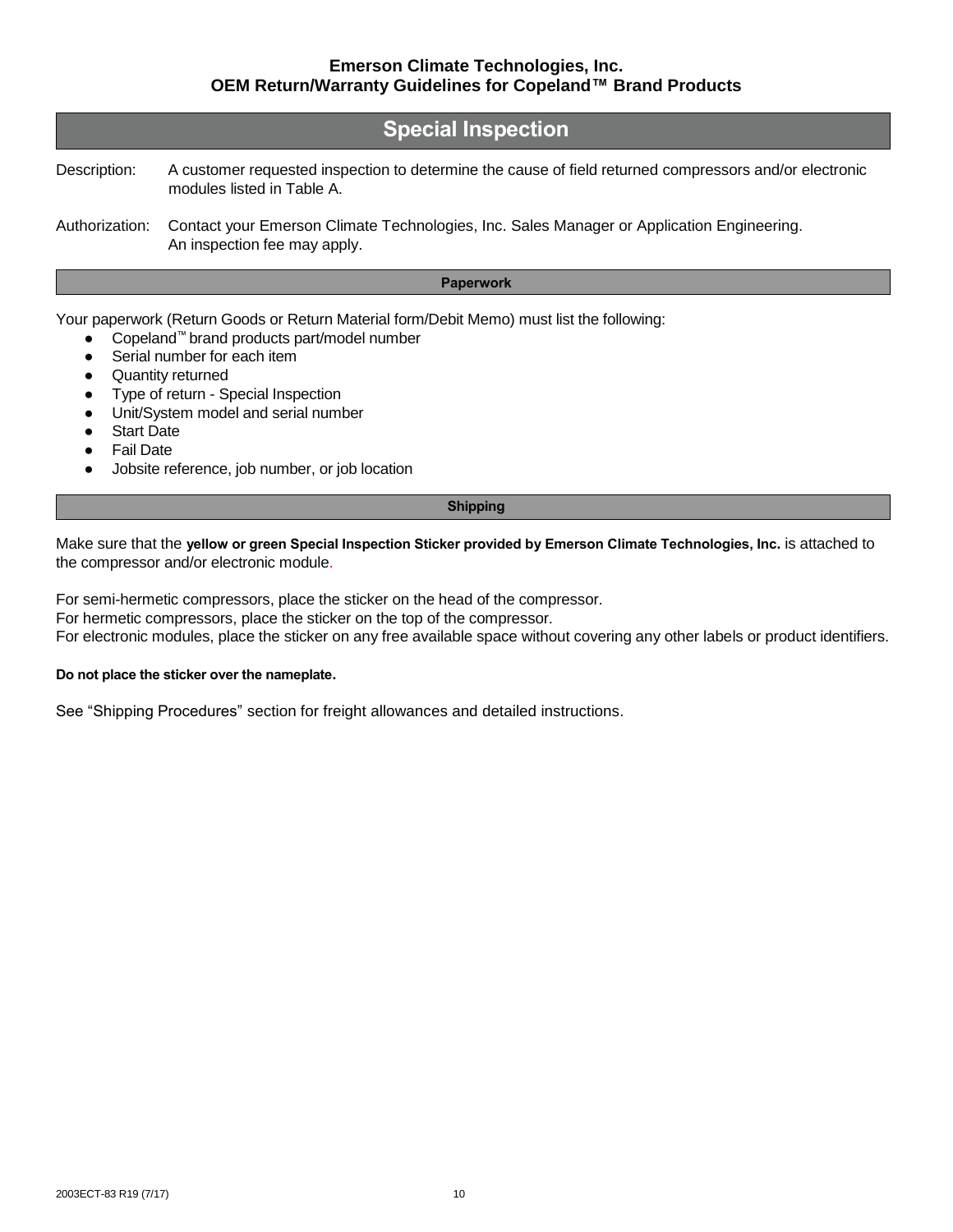## **Buy Back As-Is**

Description: Only semi-hermetic models, identified on the **Buy Back As-Is** Model List are eligible.

Authorization: No advance authorization required.

#### **Paperwork**

Your paperwork (Return Goods or Return Material form/Debit Memo) must list the following:

- Copeland™ brand products model number
- Quantity returned
- Type of return Buy Back As-Is

Buy Back As-Is Tag: 052-1869-00 Order by calling or faxing order to: Emerson Climate Technologies - Customer Service Phone: (937) 498-3805 Fax: (937) 498-3813 Tags will be shipped prepaid and at no charge

#### **Shipping**

Ship to: Copeland Corporation LLC Plant 54-14 616 Conrad Harcourt Way Rushville, IN 46173 **Freight Pre-Paid** - Carrier of your choice Freight Company must call Rushville 48 hours in advance for appointment. Rushville (765) 932-1902

#### **Buy Back As-Is Model List**

| <b>Model</b>                                     | <b>Credit Amount</b> |
|--------------------------------------------------|----------------------|
| All H bodies HA* and HW*                         | \$100.00             |
| All K bodies KA* and KW*                         | \$75.00              |
| All E bodies EA*, EW* and ER*                    | \$100.00             |
| All 3A*, 3R* and 3W* bodies                      | \$100.00             |
| All LA* bodies                                   | \$150.00             |
| All M bodies MR <sup>*</sup> and MD <sup>*</sup> | \$40.00              |
| All NR <sup>*</sup> bodies                       | \$125.00             |
| All 2D <sup>*</sup> bodies                       | \$225.00             |
| All 3D <sup>*</sup> bodies                       | \$250.00             |
| All 4 bodies $4R^*$ , $4D^*$ and $4MTLS$         | \$300.00             |
| All 6 bodies $6R^*$ , $6D^*$ and $6T^*$          | \$300.00             |
| All 8 bodies 8R <sup>*</sup> and 8D <sup>*</sup> | \$120.00             |
| All 9 bodies 9R*, 9D* and 9T*                    | \$125.00             |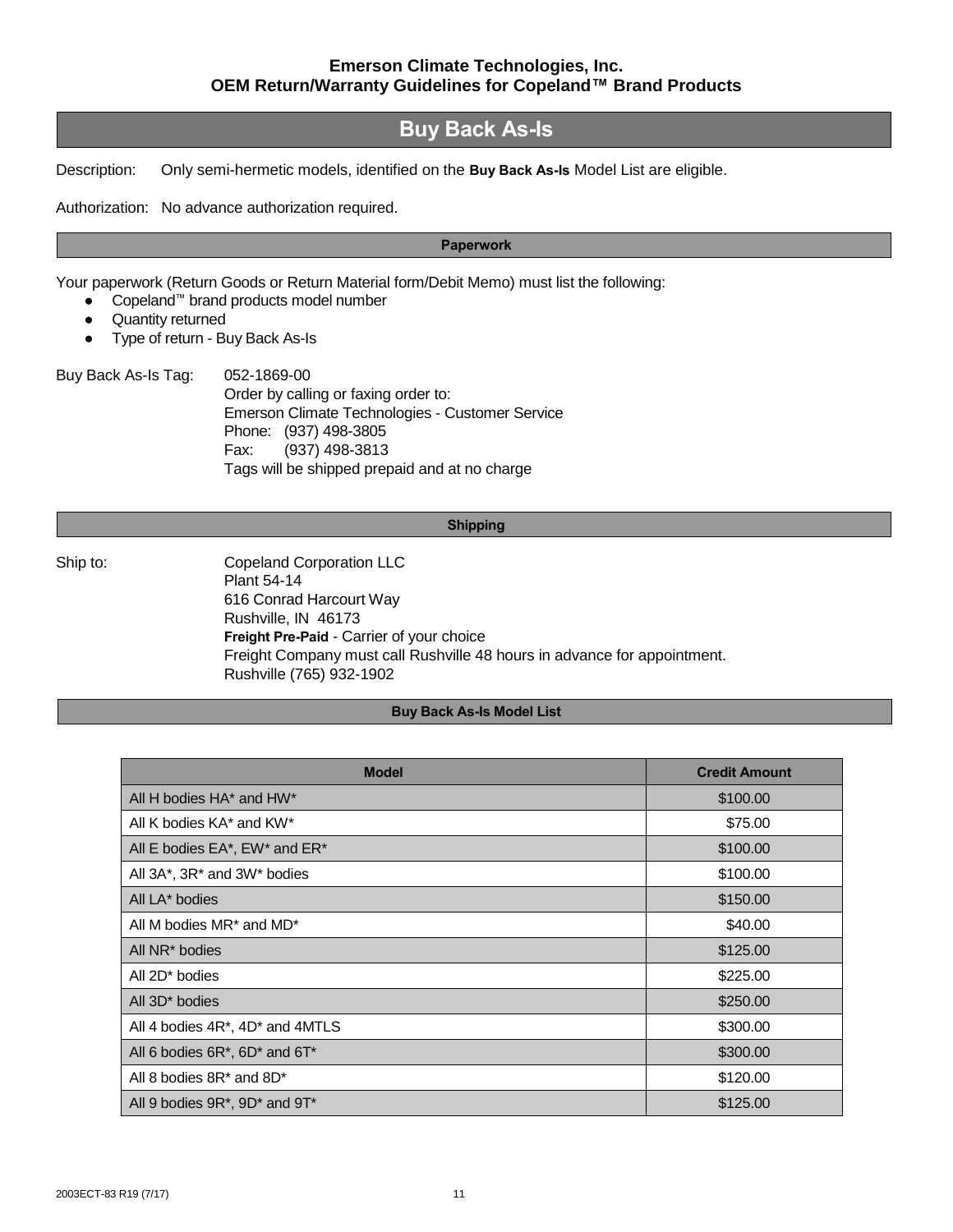### **Shipping Procedures for Emerson Climate Technologies, Inc. Returns**

Description: This section provides information regarding procedures for returning product to Emerson Climate Technologies. Following these procedures will facilitate the return and credit process.

#### **Shipping**

- 1. Bill-of-lading and freight bill must list the number of pieces being shipped. Do not list skids or cartons.
- 2. All returns should have the OEM name, location and customer number on the appropriate tag (either Line Return Tag or Warranty Claim Tag) attached to the compressor. For semi-hermetic compressors, place the sticker on the head of the compressor. For hermetic compressors, place the sticker on the top of the compressor. For electronic modules, place the sticker on any free available space without covering any other labels or product identifiers.
- 3. Do not remove the product nameplate or cover nameplate with paperwork or tags.
- 4. **Warranty Claim Tags**, if required, must be filled out completely with the required information below, before full Warranty credit will be given:
	- Returned Model and Serial Number.
	- Install and Fail Dates,
	- Replacing Model and Serial Number
- 5. Customer paperwork must be placed in a packing envelope and attached to one of the returns. Do not put envelope on shrink-wrap, or give to the truck driver. Do not mail a copy of the paperwork to Emerson Climate Technologies, Inc.
- 6. For **Special Inspections**, the yellow or green Special Inspection Sticker must be attached to the compressor, part, or electronic module. For semi-hermetic compressors, place the sticker on the head of the compressor. For hermetic compressors, place the sticker on the top of the compressor. For electronic modules, place the sticker on any free available space without covering any other labels or product identifiers.
- 7. To prevent oil spillage during shipping, returned semi-hermetic compressors must be totally sealed by use of shipping pads taken from the replacement compressors. Do not use tape, rags or putty. For hermetic compressors, the line connections should be pinched and soldered shut or sealed with rubber plugs.
- 8. For safety during shipping,
	- a. ALL scroll and hermetic reciprocating compressors must be securely bolted, banded, and stretch wrapped to a skid in the upright position.
	- b. Semi-hermetic compressors must be securely banded and stretch wrapped to a skid.
	- c. Electronic modules should be packaged in a manner that will prevent any type of transit damage.
- 9. Ship to address listed on the "Shipping" section for each product return type.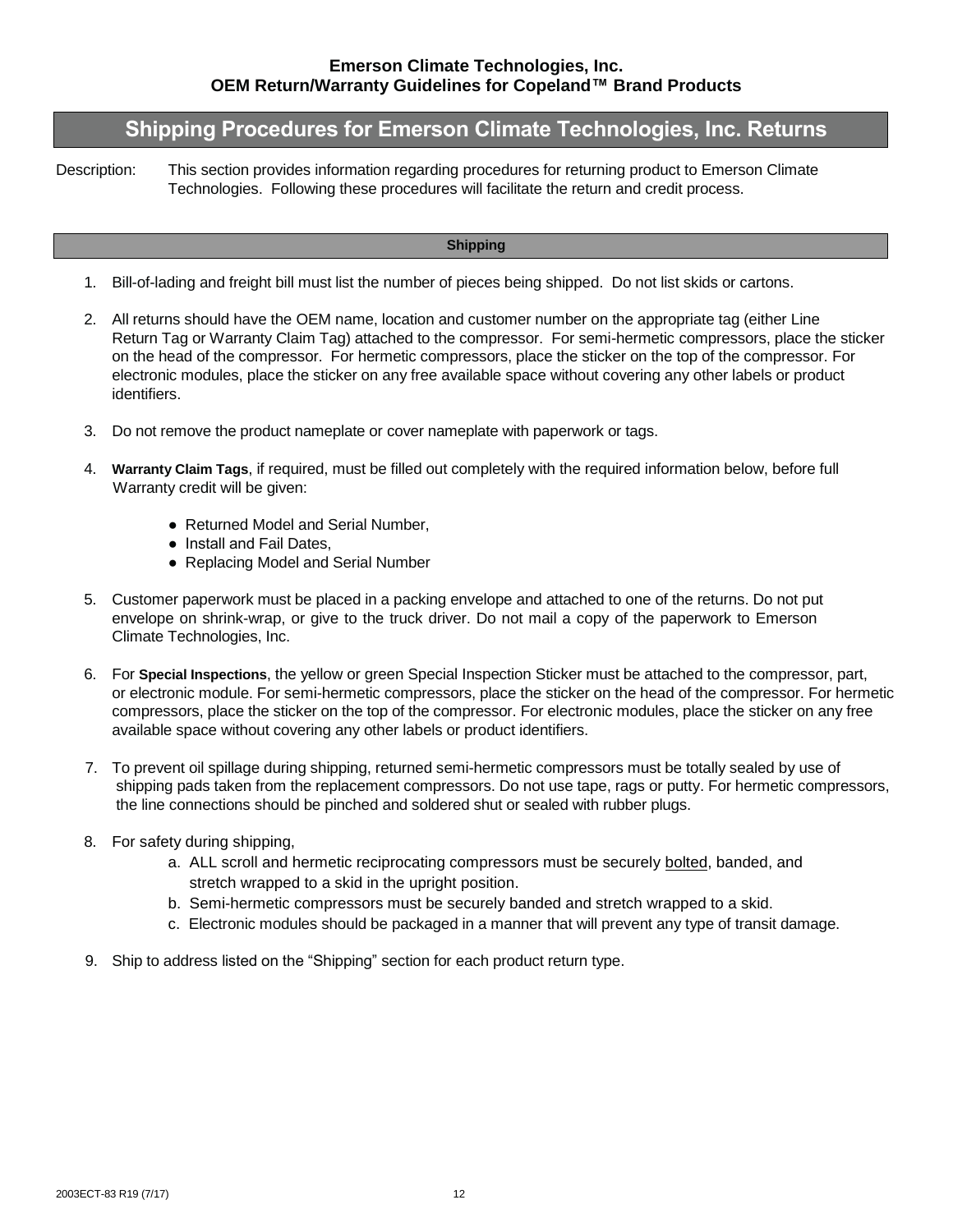### **Shipping Procedures for Emerson Climate Technologies, Inc. Returns (continued)**

#### **Freight Allowances**

All products returned to Emerson Climate Technologies, Inc. should be shipped via the most economical means possible. **Freight allowances** will be calculated based on our negotiated freight rates and will apply as follows:

#### **Compressor only and/or Compressor + Parts + Electronics Line Returns:**

 Calculated based on full carrier shipments from the Emerson Climate Technologies plant to the OEM's manufacturing facility, and returned in shipments not less than 500lbs. We will only give freight allowances on product deemed our responsibility following inspection.

#### **Compressor only and/or Compressor + Parts + Electronics Field Returns:**

 Calculated based on full carrier shipments from the Emerson Climate Technologies plant of origin to the OEM's manufacturing facility, and returned in shipments not less than 150 lbs. We will give freight allowances on all returns that are in our warranty period defined in the "Field Return" section.

#### **Electronic Module Returns Only (Table A)**:

 When electronic modules are returned separately, no freight allowance will apply, however, we will provide shipping details and a pre-paid shipping label for electronic modules defined in Table A.

Product returned to Emerson Climate Technologies collect will have the collect freight amount deducted from the credit amount, and a freight allowance (as mentioned above) will be added to the credit amount.

#### **Collect Freight**

For line and field returns, if you choose to ship your claim **collect,** email the address listed below to ensure the proper carrier is selected:

Email [EmersonTMS.Climate@Emerson.com](mailto:EmersonTMS.Climate@Emerson.com) for routing instructions.

In your email, include: Origin Name **Origin Address** Destination Location Skid Count Weight Dimensions (LxWxH) Freight Class Pickup Date **Comments** 

Product returned to Emerson Climate Technologies collect will have the collect freight amount deducted from the credit amount, and a freight allowance (as mentioned above) will be added to the credit amount.

**For electronic modules only returns,** contact Emerson Climate Technologies as directed in Table A for shipping details and a pre-paid shipping label.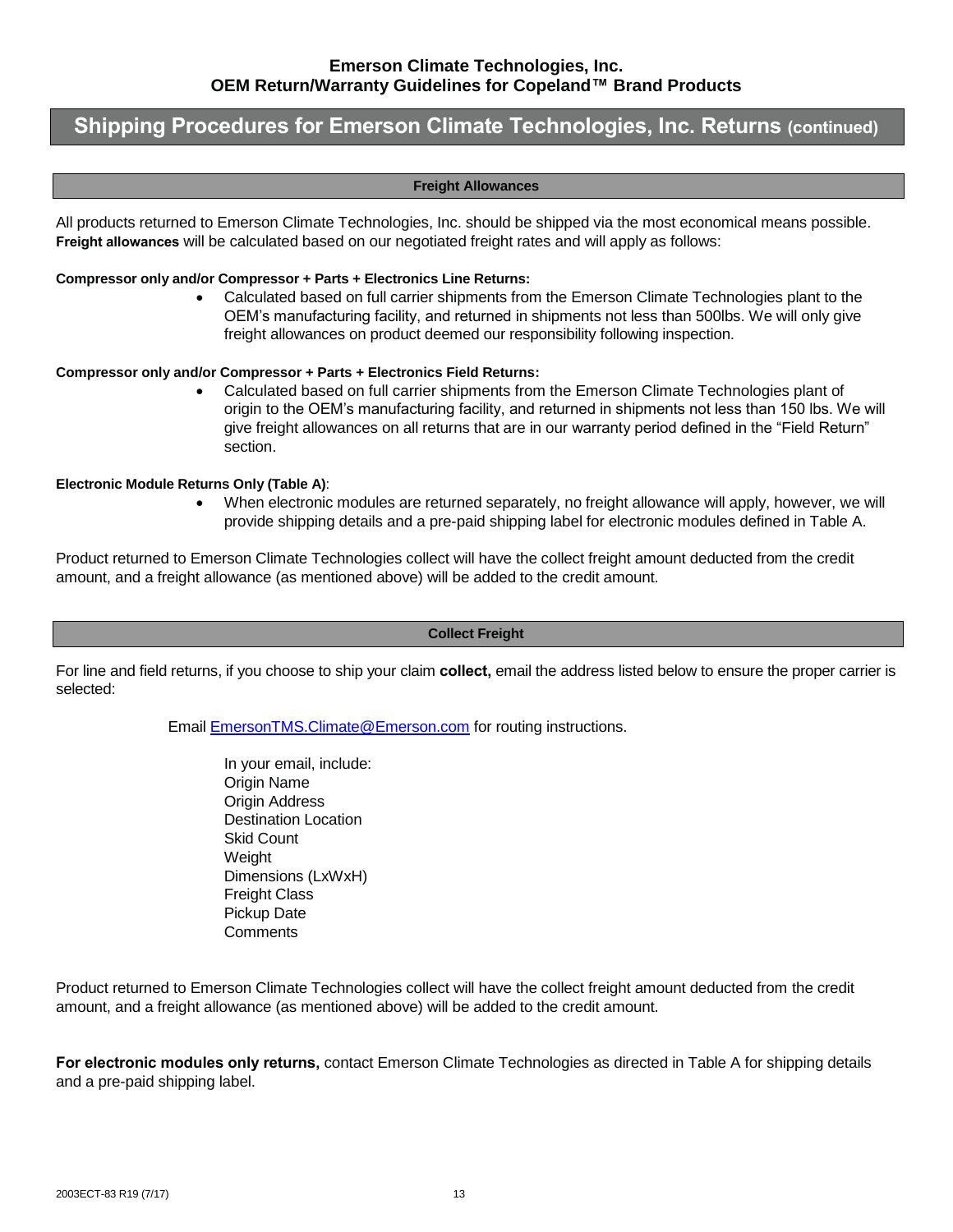# **Table A - Electronic Modules**

To request shipping instructions and a **pre-paid shipping label** for items listed in this table, contact Emerson Climate Technologies at **(937) 498-3805.**

|                  |                             |                                                                               |                       | <b>Return Required</b> |
|------------------|-----------------------------|-------------------------------------------------------------------------------|-----------------------|------------------------|
| <b>OEM Part#</b> | <b>Aftermarket</b><br>Part# | <b>Module Name</b>                                                            | <b>Line</b><br>Return | <b>Field</b><br>Return |
| 039-0026-06      |                             | <b>Suction Line Transducer</b>                                                | Yes                   | Yes                    |
| 043-0063-xx      | 943-0089-xx                 | XJ Series Condensing Unit Defrost Module                                      | Yes                   | Yes                    |
| 043-0125-xx      | 943-0125-xx                 | XJ Series Condensing Unit Diagnosis Module                                    | <b>Yes</b>            | <b>Yes</b>             |
| 085-0110-xx      |                             | Demand Cooling™ Module (Copeland Discus)                                      | Yes                   | Yes                    |
| 085-0215-xx      | 998-1000-xx                 | <b>Demand Cooling Module (Copeland Scroll)</b>                                | Yes                   | Yes                    |
| 543-0010-xx      | 943-0010-xx                 | Comfort Alert <sup>™</sup> Module; Single Phase, Fixed Capacity, AC           | No                    | Yes                    |
| 543-0012-xx      | 943-0012-xx                 | Comfort Alert Module; Single Phase, Fixed Capacity, Heat Pump                 | No                    | Yes                    |
| 543-0024-xx      | 943-0024-xx                 | Digital Compressor Controller (Copeland Scroll™)                              | Yes                   | Yes                    |
| 543-0032-xx      | 943-0011-xx                 | <b>Comfort Alert Module; Single Phase, Fixed Capacity, AC/Heat Pump</b>       | No                    | Yes                    |
| 543-0033-xx      | 943-0033-xx                 | Comfort Alert Module; Single Phase, Fixed & Two Stage, AC/Heat Pump           | No                    | Yes                    |
| 543-0038-xx      | 943-0038-xx                 | Comfort Alert Module; Three Phase, Fixed & Two Stage                          | No                    | Yes                    |
| 543-0049-xx      | 943-0013-xx                 | CoreSense <sup>™</sup> Diagnostics Module For Copeland Discus™ Control Module | Yes                   | <b>Yes</b>             |
| 543-0053-xx      | 943-0053-xx                 | Copeland Performance Alert™ Module (Single Phase)                             | Yes                   | Yes                    |
| 543-0055-xx      | 943-0055-xx                 | <b>Copeland Performance Alert Module (3 Phase Scroll)</b>                     | Yes                   | Yes                    |
| 543-0057-xx      | 943-0057-xx                 | <b>Copeland Performance Alert Module (3 Phase Recip)</b>                      | Yes                   | Yes                    |
| 543-0062-xx      | 943-0062-xx                 | <b>CoreSense Diagnostics Module For Copeland Discus Sensor Module</b>         | Yes                   | Yes                    |
| 543-0067-xx      |                             | <b>Comfort Alert Module; Geothermal, Fixed Capacity</b>                       | No                    | Yes                    |
| 543-0069-xx      |                             | Comfort Alert Module; Geothermal, Fixed & Two Stage                           | No                    | Yes                    |
| 543-0071-xx      |                             | Comfort Alert Module; Three Phase, Fixed & Two Stage                          | No                    | Yes                    |
| 543-0081-xx      |                             | XJ Series Condensing Unit Main Control Board                                  | Yes                   | Yes                    |
| 543-0085-xx      | 943-0104-xx                 | XJ Series Condensing Unit Power Board                                         | Yes                   | Yes                    |
| 543-0086-xx      | 943-0086-xx                 | Digital Compressor Controller (3D)                                            | Yes                   | Yes                    |
| 543-0088-xx      | 943-0088-xx                 | Digital Compressor Controller (4D)                                            | Yes                   | Yes                    |
| 543-0105-xx      | 585-1076-xx<br>998-0105-xx  | Sentronic <sup>™</sup> 3 Module                                               | <b>Yes</b>            | Yes                    |
| 543-0109-xx      | 943-0128-xx                 | <b>CoreSense Protection Module</b>                                            | Yes                   | Yes                    |
| 543-0116-xx      | 943-0128-xx                 | <b>CoreSense Protection Module 2D/3D</b>                                      | Yes                   | Yes                    |
| 543-0117-xx      | 943-0128-xx                 | <b>CoreSense Protection Module 4D/6D</b>                                      | Yes                   | Yes                    |
| 543-0120-xx      | 943-0120-xx                 | SecureStart <sup>™</sup> Module                                               | Yes                   | Yes                    |
| 543-0122-xx      |                             | <b>Geothermal Module</b>                                                      | Yes                   | Yes                    |
| 543-0124-xx      |                             | <b>Geothermal Module</b>                                                      | Yes                   | Yes                    |
| 543-0127-xx      |                             | <b>Geothermal Module</b>                                                      | Yes                   | Yes                    |
| 543-0128-xx      | 943-0128-xx                 | <b>CoreSense Protection Module</b>                                            | Yes                   | Yes                    |
| 543-0132-xx      | 943-0152-xx                 | <b>Electronic Unit Controller</b>                                             | Yes                   | <b>Yes</b>             |
| 543-0133-xx      | 943-0153-xx                 | <b>Electronic Unit Controller</b>                                             | Yes                   | Yes                    |
| 543-0134-xx      | 943-0154-xx                 | <b>Electronic Unit Controller</b>                                             | Yes                   | Yes                    |
| 543-0135-xx      | 943-0155-xx                 | <b>Electronic Unit Controller</b>                                             | Yes                   | Yes                    |
| 543-0139-xx      | 943-0128-xx                 | <b>CoreSense Protection Module 2D/3D</b>                                      | Yes                   | Yes                    |
| 543-0140-xx      | 943-0128-xx                 | <b>CoreSense Protection Module 2D/3D</b>                                      | Yes                   | Yes                    |
| 543-0141-xx      | 943-0128-xx                 | <b>CoreSense Protection Module 4D/6D</b>                                      | Yes                   | Yes                    |
| 543-0142-xx      |                             | <b>CoreSense Protection Module</b>                                            | Yes                   | Yes                    |
| 543-0143-xx      | 943-0128-xx                 | <b>CoreSense Protection Module</b>                                            | Yes                   | Yes                    |
| 543-0144-xx      | 943-0128-xx                 | <b>CoreSense Protection Module 2D/3D</b>                                      | Yes                   | Yes                    |
| 543-0147-xx      |                             | <b>CoreSense Protection Module</b>                                            | Yes                   | Yes                    |
| 543-0148-xx      |                             | <b>CoreSense Protection Module</b>                                            | Yes                   | Yes                    |
| 543-0151-xx      | 943-0151-xx                 | <b>CoreSense Diagnostics Module For Copeland Scroll K5</b>                    | Yes                   | Yes                    |
| 543-0165-xx      |                             | <b>CoreSense Diagnostics Module For Copeland Scroll K5</b>                    | Yes                   | Yes                    |
| 543-0167-xx      | 943-0128-xx                 | <b>CoreSense Protection Module 2D/3D</b>                                      | Yes                   | Yes                    |
| 543-0168-xx      | 943-0128-xx                 | <b>CoreSense Protection Module 2D/3D</b>                                      | Yes                   | Yes                    |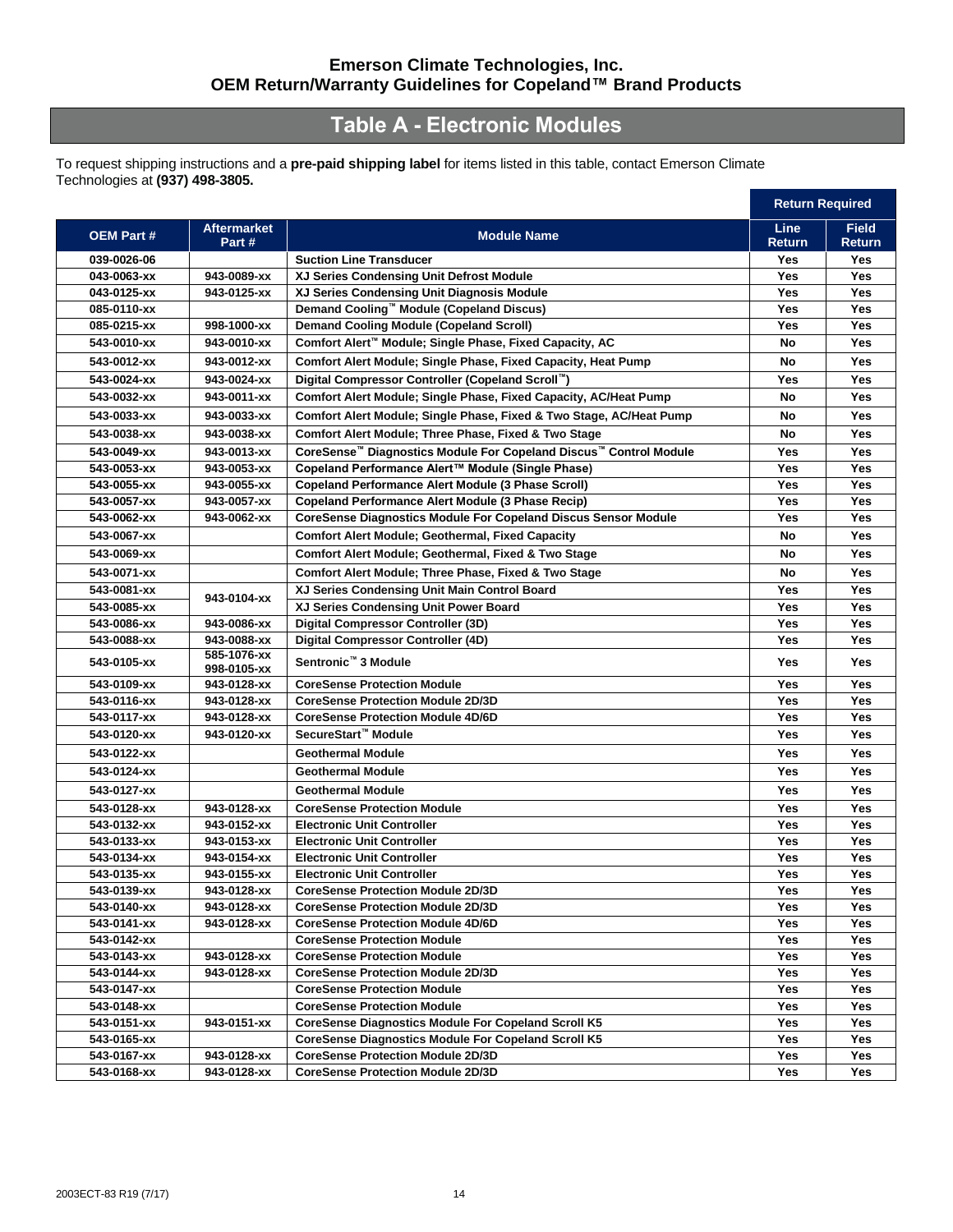# **Table A - Electronic Modules (continued)**

To request shipping instructions and a **pre-paid shipping label** for items listed in this table, contact Emerson Climate Technologies at **(937) 498-3805.**

|                  |                             |                                                                 |                       | <b>Return Required</b>        |  |
|------------------|-----------------------------|-----------------------------------------------------------------|-----------------------|-------------------------------|--|
| <b>OEM Part#</b> | <b>Aftermarket</b><br>Part# | <b>Module Name</b>                                              | Line<br><b>Return</b> | <b>Field</b><br><b>Return</b> |  |
| 543-0171-xx      |                             | CoreSense Diagnostics Module For Copeland Discus Sensor Module  | <b>Yes</b>            | Yes                           |  |
| 543-0172-xx      | 943-0128-xx                 | <b>CoreSense Protection Module</b>                              | <b>Yes</b>            | <b>Yes</b>                    |  |
| 543-0173-xx      |                             | <b>CoreSense Diagnostics Module For Copeland Scroll K5</b>      | <b>Yes</b>            | <b>Yes</b>                    |  |
| 543-0174-xx      | 943-0151-xx                 | <b>CoreSense Diagnostics Module For Copeland Scroll K5</b>      | <b>Yes</b>            | <b>Yes</b>                    |  |
| 543-0175-xx      | 943-0175-xx                 | <b>Emerson Commercial Comfort Digital Controller</b>            | <b>Yes</b>            | <b>Yes</b>                    |  |
| 543-0177-xx      |                             | <b>CoreSense Protection Module</b>                              | Yes                   | <b>Yes</b>                    |  |
| 543-0179-00      | 943-0017-xx                 | <b>Electronic Unit Controller</b>                               | Yes                   | Yes                           |  |
| 543-0191-xx      | 943-0191-xx                 | <b>Electronic Defrost Unit Controller</b>                       | <b>Yes</b>            | <b>Yes</b>                    |  |
| 543-0194-xx      | 943-0194-xx                 | Digital Compressor Controller Module (IDCM) 6D                  | <b>Yes</b>            | Yes                           |  |
| 543-0196-xx      |                             | <b>CoreSense Protection Module EU GAPD 4D/6D</b>                | <b>Yes</b>            | <b>Yes</b>                    |  |
| 543-0197-xx      |                             | <b>CoreSense Protection Module EU GAPD C02 Transcritical</b>    | <b>Yes</b>            | Yes                           |  |
| 543-0199-xx      | 543-0203-00                 | CoreSense Protection Module U.S. GAPD 2D/3D ILB                 | <b>Yes</b>            | Yes                           |  |
| 543-0200-xx      | 543-0203-00                 | CoreSense Protection Module U.S. GAPD 2D/3D                     | <b>Yes</b>            | <b>Yes</b>                    |  |
| 543-0201-xx      | 543-0203-00                 | CoreSense Protection Module U.S. GAPD 2D/3D Side Mount          | <b>Yes</b>            | Yes                           |  |
| 543-0202-xx      | 543-0203-00                 | CoreSense Protection Module U.S. GAPD 4D/6D                     | <b>Yes</b>            | <b>Yes</b>                    |  |
| 543-0206-xx      | 943-0147-xx                 | <b>CoreSense Protection Module GAPD AWX 4D/6D</b>               | <b>Yes</b>            | <b>Yes</b>                    |  |
| 543-0207-xx      | 943-0030-xx                 | <b>CoreSense Protection Module US GAPD CO2 Transcritical</b>    | <b>Yes</b>            | Yes                           |  |
| 543-0208-00      | 943-0209-00                 | <b>CoreSense Diagnostics Module For Copeland Scroll K5</b>      | Yes                   | Yes                           |  |
| 543-0209-00      | 943-0209-00                 | <b>CoreSense Diagnostics Module For Copeland Scroll K5</b>      | <b>Yes</b>            | Yes                           |  |
| 543-0210-00      | 943-0209-00                 | <b>CoreSense Diagnostics Module For Copeland Scroll K5</b>      | <b>Yes</b>            | <b>Yes</b>                    |  |
| 543-0214-00      |                             | <b>EUC - Next Generation XCM25D Controller</b>                  | <b>Yes</b>            | <b>Yes</b>                    |  |
| 571-0064-xx      | 971-0064-xx                 | <b>CoreSense Communications Module; 120V</b>                    | Yes                   | <b>Yes</b>                    |  |
| 571-0065-xx      | 971-0065-xx                 | <b>CoreSense Communications Module; 24V</b>                     | Yes                   | <b>Yes</b>                    |  |
| 571-0066-xx      | 971-0066-xx                 | CoreSense Diagnostics Module; AC, 2-Wire                        | No                    | Yes                           |  |
| 571-0067-xx      | 971-0067-xx                 | <b>CoreSense Diagnostics Module; HP, 3-Wire</b>                 | No                    | <b>Yes</b>                    |  |
| 571-0072-xx      | 971-0072-xx                 | CoreSense Module; Single Phase, Fixed & Two Stage, AC/Heat Pump | <b>Yes</b>            | <b>Yes</b>                    |  |
| 543-0175-xx      | 943-0175-xx                 | <b>Emerson Commercial Comfort Controller</b>                    | <b>No</b>             | <b>Yes</b>                    |  |
| 980-7000-xx      |                             | <b>KMC Digital Retrofit Kit</b>                                 | <b>Yes</b>            | Yes                           |  |
| ESC1AFPT-CC-901  |                             | CoreSense Protection Module; Single Phase, Fixed Capacity, AC   | No                    | <b>Yes</b>                    |  |